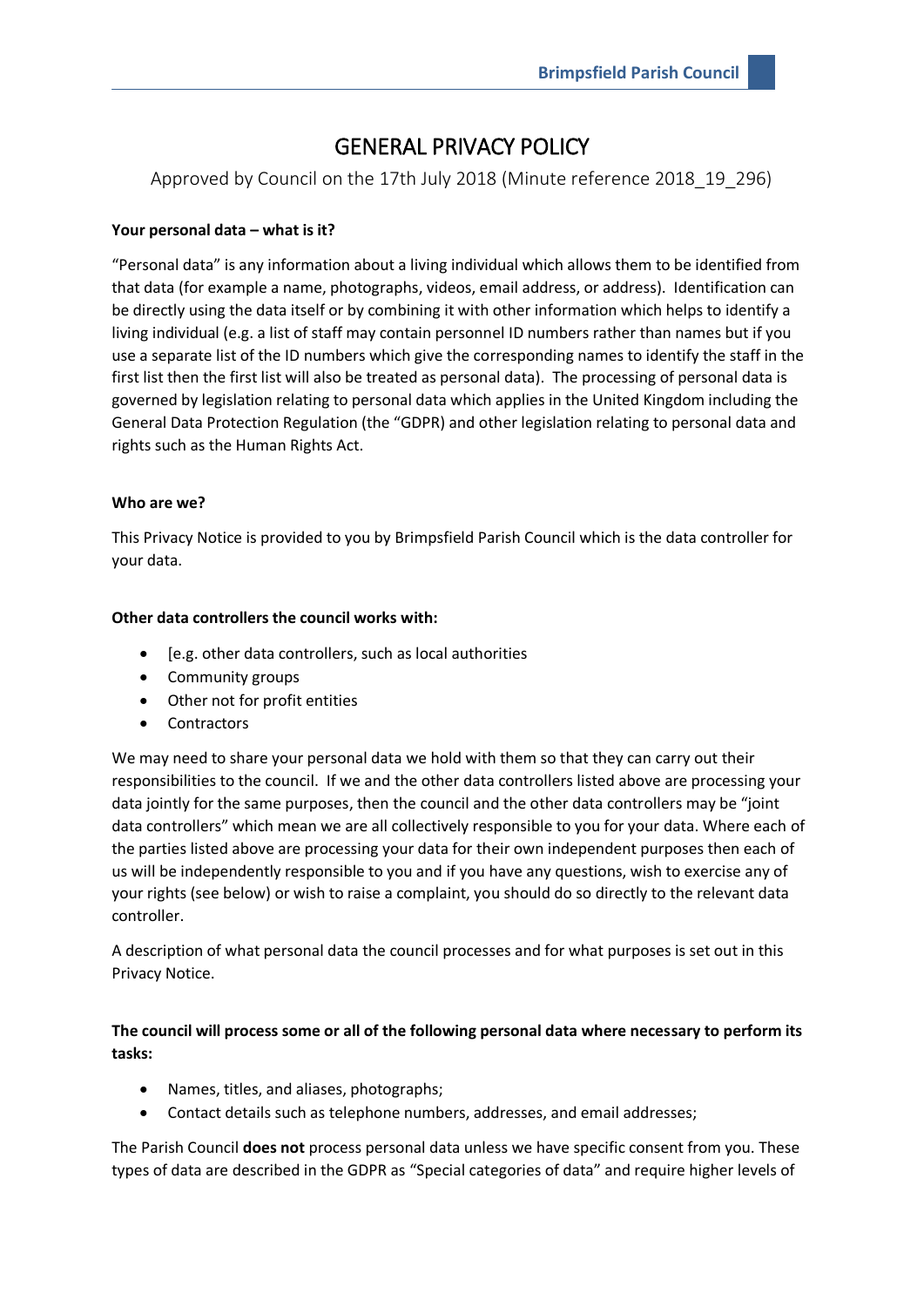protection and we therefore need to have further justification for collecting, storing and using this type of personal data. We may process special categories of personal data in the following circumstances:

- In limited circumstances, with your explicit written consent.
- Where we need to carry out our legal obligations.
- Where it is needed in the public interest.
- Less commonly, we may process this type of personal data where it is needed in relation to legal claims or where it is needed to protect your interests (or someone else's interests) and you are not capable of giving your consent, or where you have already made the information public.

#### **Do we need your consent to process your sensitive personal data?**

• In limited circumstances, we may approach you for your written consent to allow us to process certain sensitive personal data. If we do so, we will provide you with full details of the personal data that we would like and the reason we need it, so that you can carefully consider whether you wish to consent.

# **The council will comply with data protection law. This says that the personal data we hold about you must be:**

- Used lawfully, fairly and in a transparent way.
- Collected only for valid purposes that we have clearly explained to you and not used in any way that is incompatible with those purposes.
- Relevant to the purposes we have told you about and limited only to those purposes.
- Accurate and kept up to date.
- Kept only as long as necessary for the purposes we have told you about.
- Kept and destroyed securely including ensuring that appropriate technical and security measures are in place to protect your personal data to protect personal data from loss, misuse, unauthorised access and disclosure.

#### **We use your personal data for some or all of the following purposes:**

- To deliver public services including to understand your needs to provide the services that you request and to understand what we can do for you and inform you of other relevant services;
- To confirm your identity to provide some services;
- To contact you by post, email, telephone or using social media (e.g., Facebook, Twitter, WhatsApp);
- To help us to build up a picture of how we are performing;
- To prevent and detect fraud and corruption in the use of public funds and where necessary for the law enforcement functions;
- To enable us to meet all legal and statutory obligations and powers including any delegated functions;
- To promote the interests of the council;
- To maintain our own accounts and records;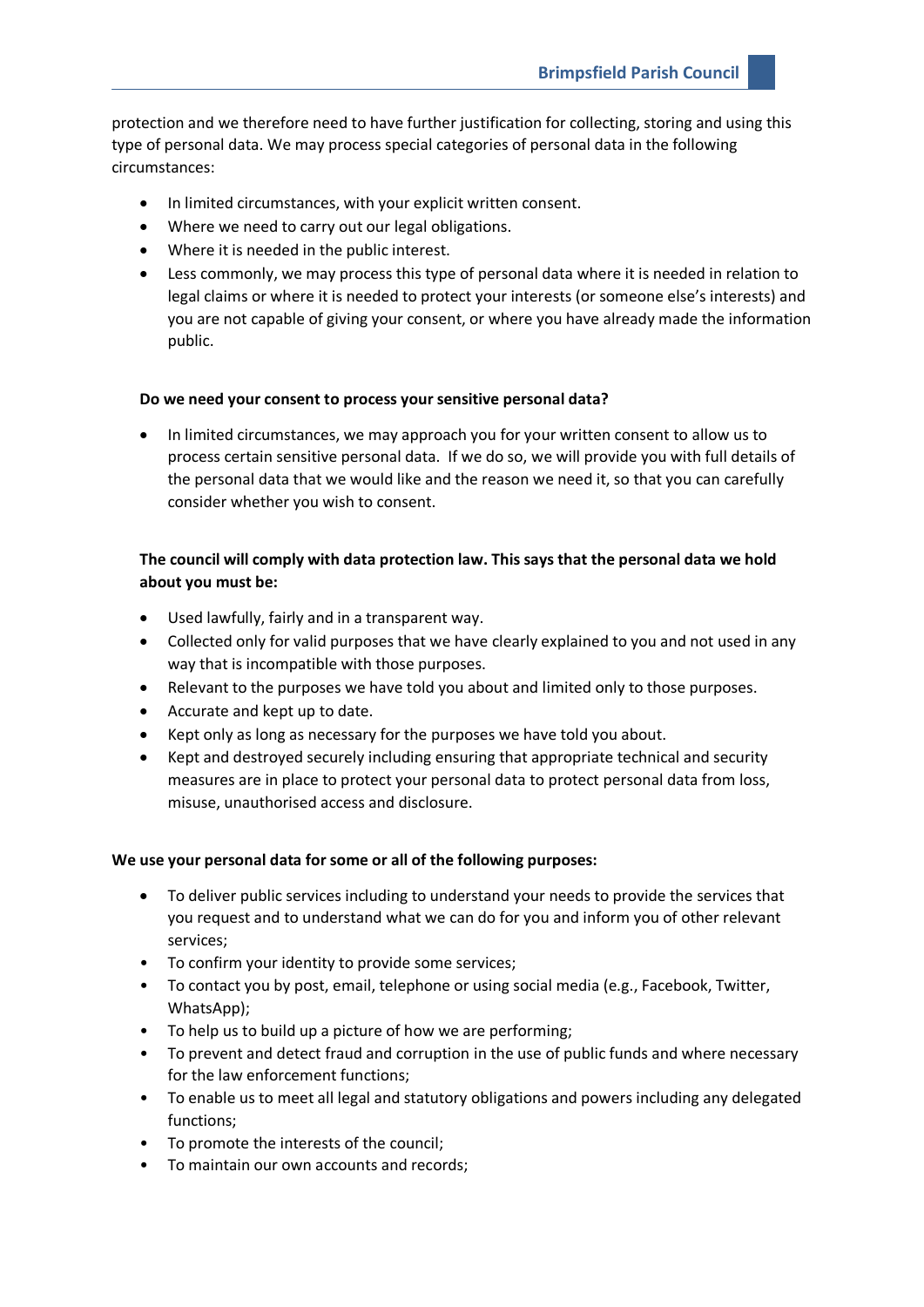- To seek your views, opinions or comments;
- To notify you of changes to our facilities, services, events and staff, councillors and other role holders;
- To send you communications which you have requested and that may be of interest to you e.g. the parish newsletter. These may include information about campaigns, appeals, other new projects or initiatives;
- To process relevant financial transactions including grants and payments for goods and services supplied to the council
- To allow the statistical analysis of data so we can plan the provision of services.

#### **What is the legal basis for processing your personal data?**

The council is a public authority and has certain powers and obligations. Most of your personal data is processed for compliance with a legal obligation which includes the discharge of the council's statutory functions and powers. Sometimes when exercising these powers or duties it is necessary to process personal data of residents or people using the council's services. We will always take into account your interests and rights. This Privacy Notice sets out your rights and the council's obligations to you. Sometimes the use of your personal data requires your consent. We will first obtain your consent to that use.

#### **Sharing your personal data**

This section provides information about the third parties with whom the council may share your personal data. These third parties have an obligation to put in place appropriate security measures and will be responsible to you directly for the manner in which they process and protect your personal data. It is likely that we will need to share your data with some or all of the following (but only where necessary):

- The data controllers listed above under the heading "Other data controllers the council works with";
- On occasion, other local authorities or not for profit bodies with which we are carrying out joint ventures e.g. in relation to facilities or events for the community.

#### **How long do we keep your personal data?**

We will keep some records permanently if we are legally required to do so. We may keep some other records for an extended period of time. For example, it is currently best practice to keep financial records for a minimum period of 8 years to support HMRC audits or provide tax information. We may have legal obligations to retain some data in connection with our statutory obligations as a public authority. The council is permitted to retain data in order to defend or pursue claims. In some cases, the law imposes a time limit for such claims (for example 3 years for personal injury claims or 6 years for contract claims). We will retain some personal data for this purpose as long as we believe it is necessary to be able to defend or pursue a claim. In general, we will endeavour to keep data only for as long as we need it. This means that we will delete it when it is no longer needed.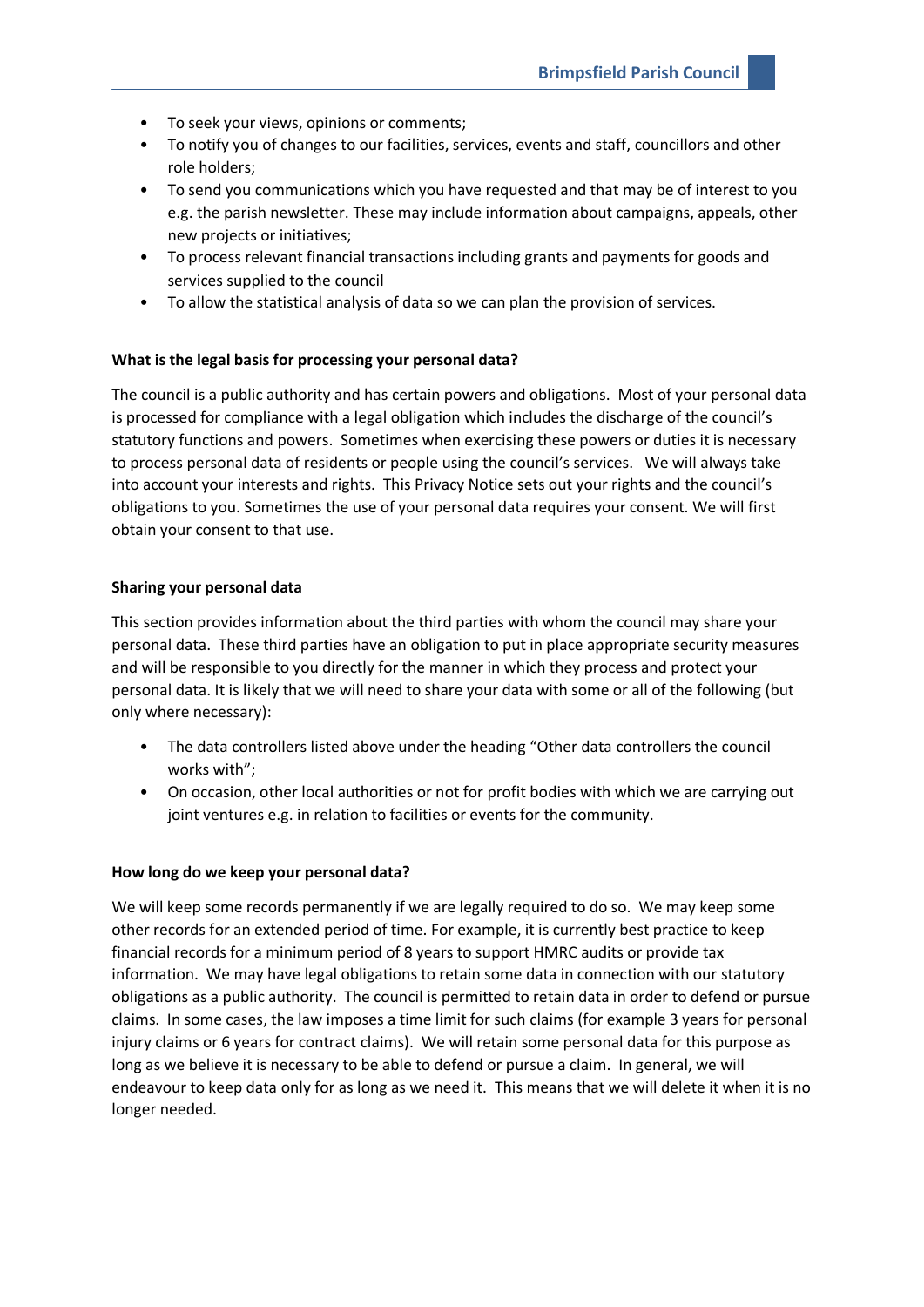# **Your rights and your personal data**

You have the following rights with respect to your personal data: When exercising any of the rights listed below, in order to process your request, we may need to verify your identity for your security. In such cases we will need you to respond with proof of your identity before you can exercise these rights.

- 1) The right to access personal data we hold on you
	- At any point you can contact us to request the personal data we hold on you as well as why we have that personal data, who has access to the personal data and where we obtained the personal data from. Once we have received your request we will respond within one month.
	- There are no fees or charges for the first request but additional requests for the same personal data or requests which are manifestly unfounded or excessive may be subject to an administrative fee.
- 2) The right to correct and update the personal data we hold on you
	- If the data we hold on you is out of date, incomplete or incorrect, you can inform us and your data will be updated.
- 3) The right to have your personal data erased
	- If you feel that we should no longer be using your personal data or that we are unlawfully using your personal data, you can request that we erase the personal data we hold.
	- When we receive your request we will confirm whether the personal data has been deleted or the reason why it cannot be deleted (for example because we need it for to comply with a legal obligation).
- 4) The right to object to processing of your personal data or to restrict it to certain purposes only
	- You have the right to request that we stop processing your personal data or ask us to restrict processing. Upon receiving the request we will contact you and let you know if we are able to comply or if we have a legal obligation to continue to process your data.
- 5) The right to data portability
	- You have the right to request that we transfer some of your data to another controller. We will comply with your request, where it is feasible to do so, within one month of receiving your request.
- 6) The right to withdraw your consent to the processing at any time for any processing of data to which consent was obtained
	- You can withdraw your consent easily by telephone, email, or by post (see Contact Details below).
- 7) The right to lodge a complaint with the Information Commissioner's Office.
	- You can contact the Information Commissioners Office on 0303 123 1113 or via email https://ico.org.uk/global/contact-us/email/ or at the Information Commissioner's Office, Wycliffe House, Water Lane, Wilmslow, Cheshire SK9 5AF.

# **Transfer of Data Abroad**

Any personal data transferred to countries or territories outside the European Economic Area ("EEA") will only be placed on systems complying with measures giving equivalent protection of